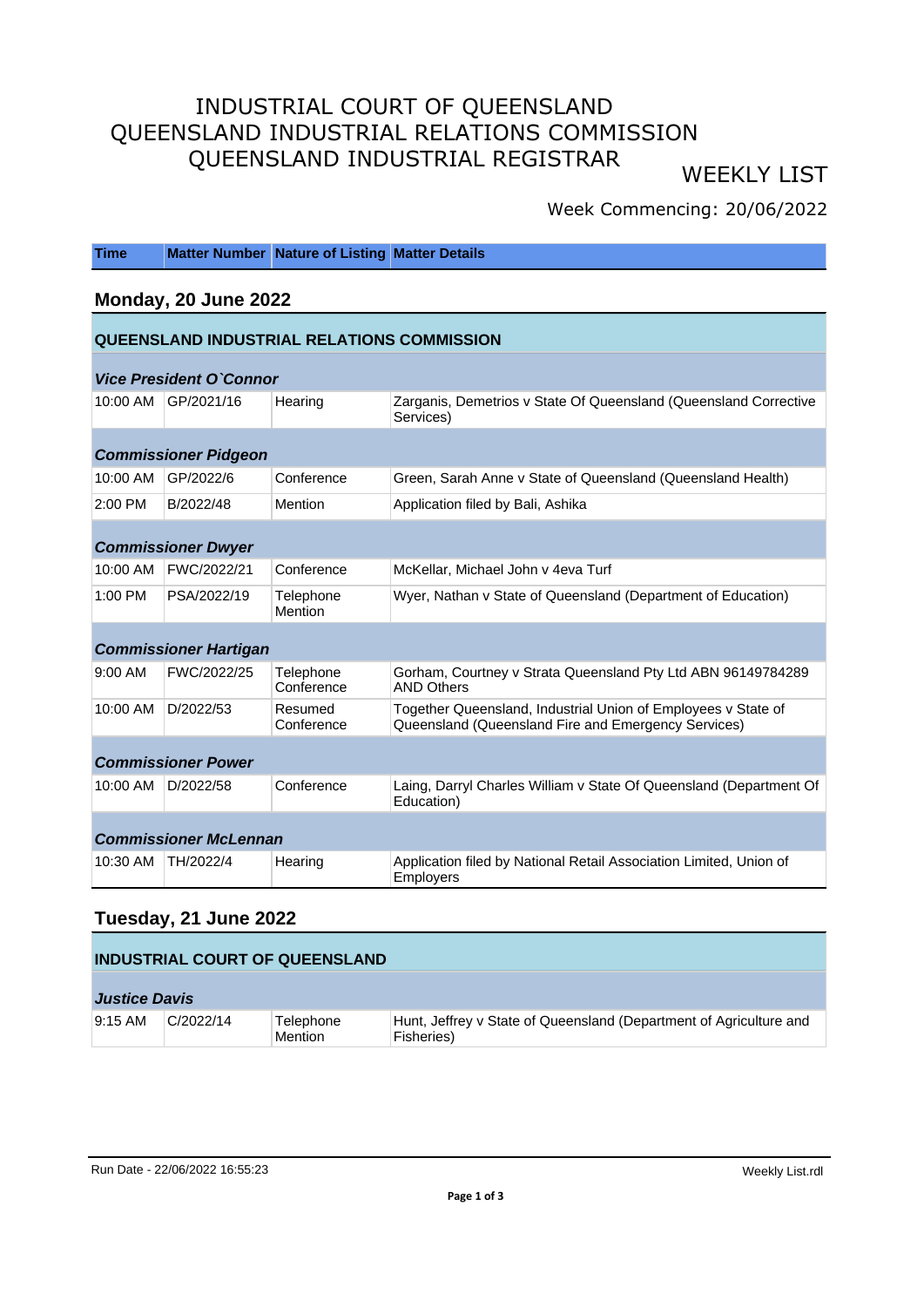# INDUSTRIAL COURT OF QUEENSLAND QUEENSLAND INDUSTRIAL RELATIONS COMMISSION QUEENSLAND INDUSTRIAL REGISTRAR WEEKLY LIST

# Week Commencing: 20/06/2022

### **QUEENSLAND INDUSTRIAL RELATIONS COMMISSION**

| <b>Commissioner Pidgeon</b>  |                           |                         |                                                                                                             |  |
|------------------------------|---------------------------|-------------------------|-------------------------------------------------------------------------------------------------------------|--|
| $2:00$ PM                    | D/2022/55                 | Conference              | Plumbers & Gasfitters Employees' Union Queensland, Union of<br>Employees v Mount Isa City Council           |  |
|                              | <b>Commissioner Dwyer</b> |                         |                                                                                                             |  |
|                              |                           |                         |                                                                                                             |  |
| 9:30 AM                      | PSA/2022/358              | Mention                 | Kay, Emma Louise v State of Queensland (Queensland Health)                                                  |  |
| 2:30 PM                      | WC/2021/187               | Conference              | Prior, Claire Louise v Workers' Compensation Regulator                                                      |  |
| $3:00$ PM                    | B/2022/37                 | Conference              | Dye, Neil Andrew v Woolworths Group Limited                                                                 |  |
| 3:30 PM                      | PSA/2022/619              | Mention                 | Glosko, Susan Ellen v State of Queensland (Queensland Health)                                               |  |
| $4:00$ PM                    | FWC/2022/21               | Telephone<br>Mention    | McKellar, Michael John v 4eva Turf                                                                          |  |
| <b>Commissioner Power</b>    |                           |                         |                                                                                                             |  |
| 10:00 AM                     | FWC/2022/24               | Telephone<br>Conference | Clayton, Jonathon y Intellectual Technology & Communication Pty<br>Ltd                                      |  |
| $2:00$ PM                    | B/2022/39                 | Telephone<br>Conference | Balfour, Matthew Laurence v JMA Hardware Pty Ltd                                                            |  |
|                              |                           |                         |                                                                                                             |  |
| <b>Commissioner McLennan</b> |                           |                         |                                                                                                             |  |
| 10:00 AM                     | TD/2022/89                | Conference              | Brooker, Jessica v State of Queensland (Department of Children,<br>Youth Justice and Multicultural Affairs) |  |
| $1:00$ PM                    | WC/2022/44                | Conference              | Redman, Gregory John v Workers' Compensation Regulator                                                      |  |
| $3:00$ PM                    | WC/2021/141               | Conference              | Gavin Gray Integrated Employment Holdings v Workers'<br><b>Compensation Regulator</b>                       |  |

## **Wednesday, 22 June 2022**

#### **QUEENSLAND INDUSTRIAL RELATIONS COMMISSION**

#### **Commissioner Pidgeon**

| <u>oommaanonen rugeon</u>    |              |                         |                                                                                                       |  |  |
|------------------------------|--------------|-------------------------|-------------------------------------------------------------------------------------------------------|--|--|
| 1:00 PM                      | B/2022/50    | Telephone<br>Conference | Application filed by Savage, Wayne                                                                    |  |  |
| $1:00$ PM                    | TD/2022/150  | Telephone<br>Conference | Savage, Wayne v Darling Downs Moreton Rabbit Board                                                    |  |  |
| <b>Commissioner McLennan</b> |              |                         |                                                                                                       |  |  |
| 10:00 AM                     | RIO/2022/108 | Hearing                 | Application filed by Transport Workers' Union of Australia, Union of<br>Employees (Queensland Branch) |  |  |

#### Run Date - 22/06/2022 16:55:23